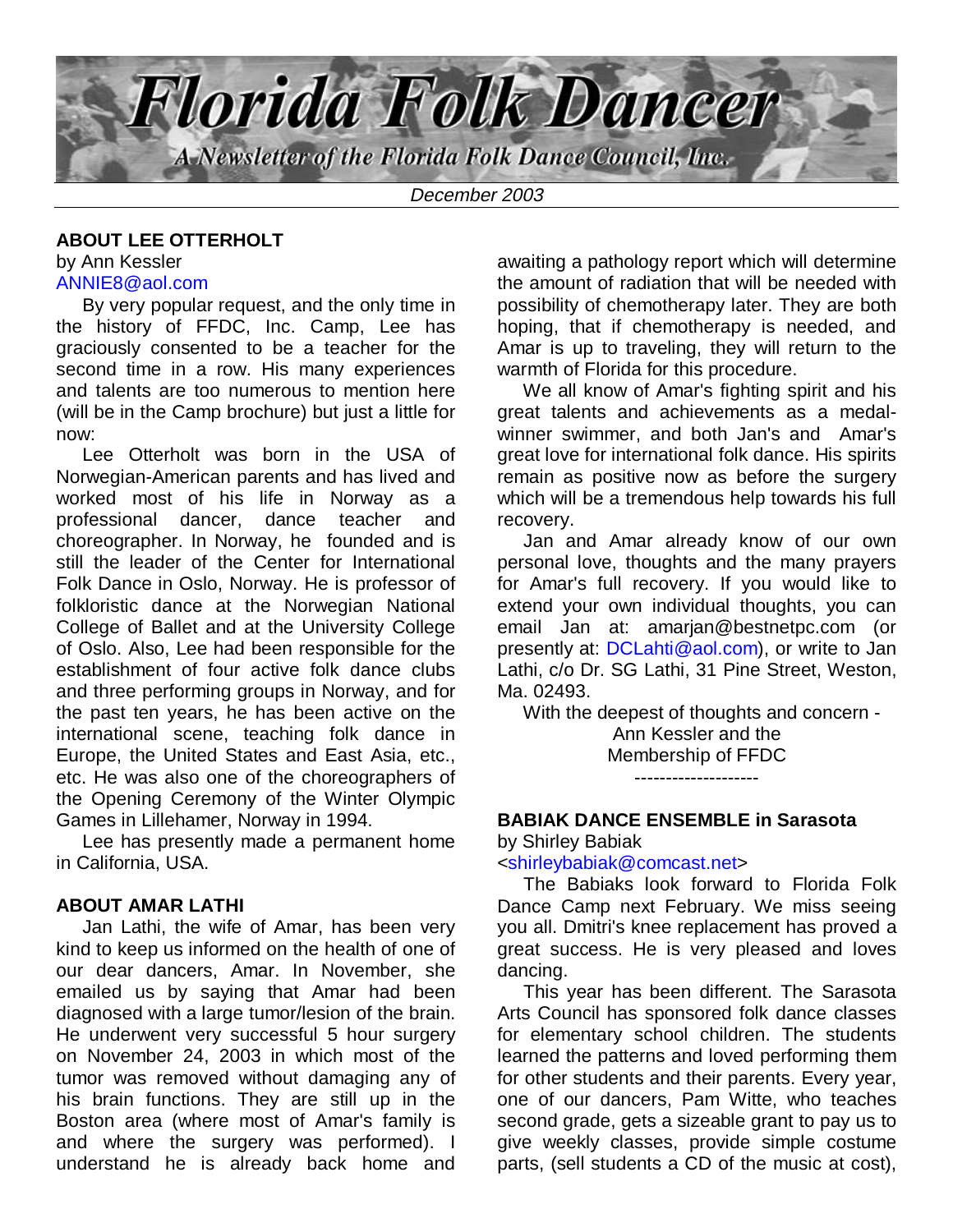and put on shows. We love watching how dance changes them. Holding hands and focusing on helping the whole line perform well produces a sense of community and

they become "show folks".

 We did an Italian show for the Ringling Museum and performed outdoors for and with students a Eckert College in St. Pete. The Suncoast Oktoberfest celebration really taxed our stamina--doing 4 shows each weekend at the Manatee County and then the Sarasota County Fairgrounds.

 Our main production each year is the Sarasota Arts Day show on the third Sunday in January on Main Street. We provide Slavic costumes for about 20 dancers (which include some of our children and grandchildren.) At Dmitri's 80th Birthday Bash (November 1), everyone got up and folk danced--or bellydanced. Tahja and Juan de la Sierra presented exotic Polynesian dances and had our friends and relatives put on grass skirts and show off their...muscular versatility. Keeping this dance form alive and developing new young leaders --passing on this priceless heritage-- is an important mission. --------------------

## **News from the Atlanta International Dance Community**

by David Digby ddigby@mindspring.com



 The most exciting event this fall was not actually here in town, but in Nashville, in October. Quite a number of Atlanta dancers went to the Autumn Leaves workshop for Turkish dancing with Ahmet Luleci. We were also delighted to see that Florida was

represented by Jenneine Lambert. We had terrific live music (imagine a band that hangs around to play along and learn new songs while we danced to recorded music!). Here are a couple of pictures of Ahmet, one of the band's 'culture hour', and one where part of our Atlanta delegation stopped for lunch on the way home.



 When it came time for David's birthday (yeah, it happens to all of us), Dorothy arranged for a small dinner party at our favorite Turkish restaurant. (Turkish again? OK, there's something in the air.) They had a flier saying there would be live music on Tuesday evenings, so she called around and rounded up a dozen diners. The owner is one of Dorothy's former bank customers and has always 'put on the dog' for our dance group when we eat there, including some of the Rang Tang crowd a couple of times.



He said he would normally not be there on Tuesday night, but would come that night to get everybody dancing. Boy, did he ever! There was a three-piece band (photo is almost TOO close up), along with an excellent belly dancer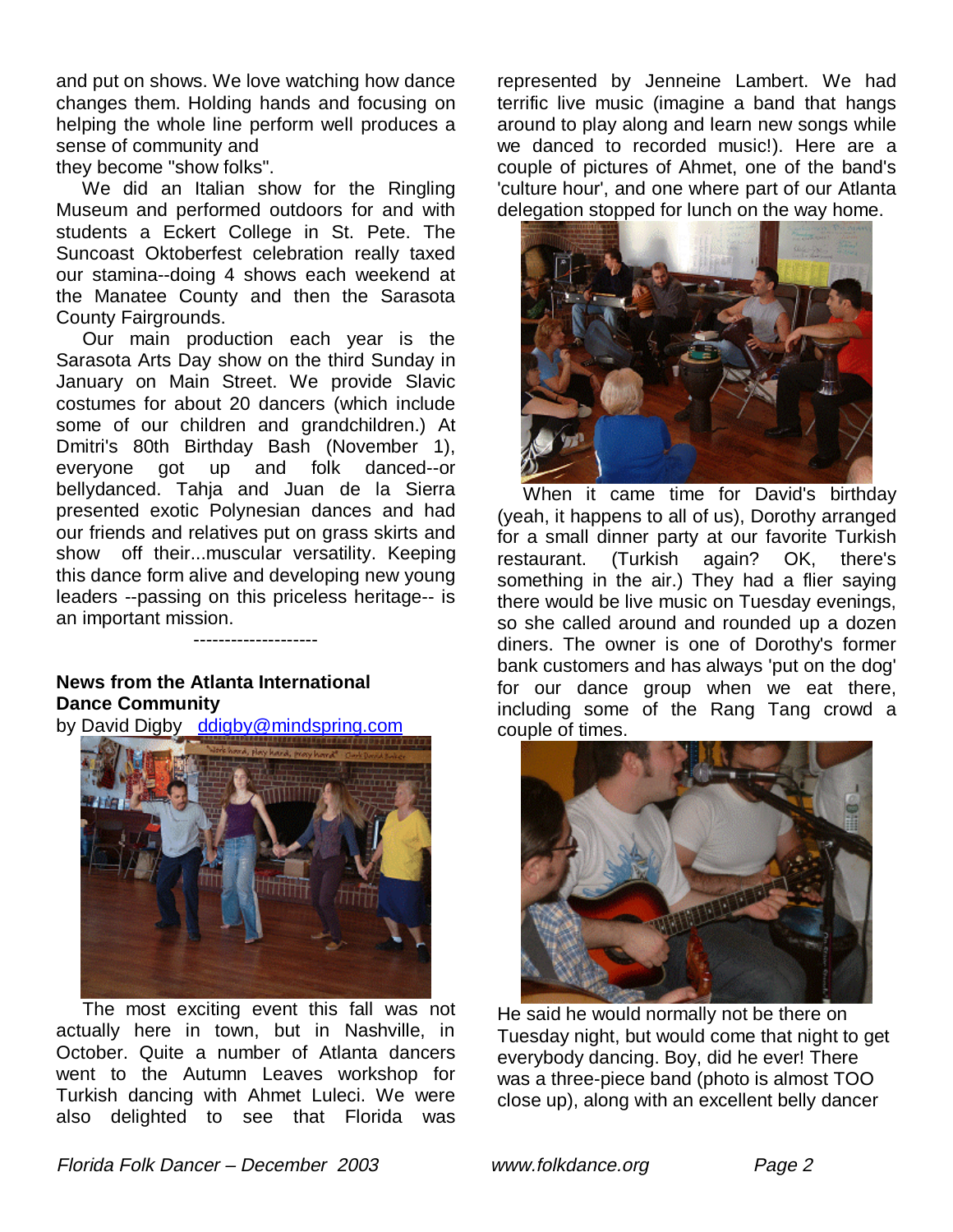the flier didn't mention. (Her technique was WAY beyond the typical belly dancer who really NEEDS a fancy costume. You can see from the 2nd photo that she did NOT take "no" for an answer!)



The owner (in cake photo and 2nd in dance line) dragged almost all of us, and a few other customers, up to dance with him and his dancing waiters. We took a birthday cake for our group, and the restaurant provided plates and forks. (OK, there aren't enough candles. The actual number is a prime that follows an extremely composite one.) Our guys agreed it was one of the best parties we've had.



 All three local international groups are meeting regularly, and doing a number of dances from Florida Camp, Rang Tang and Autumn Leaves. We have also had an English country dance weekend and a contra dance weekend here in town this fall, both attended by quite a few international dancers. (There was to have been a waltz weekend, too, but the promoter 'chickened out' when there weren't enough advance registrations) We are looking forward to Florida Camp again this February. Keep up the good work!

--------------------------

**Orlando International Folk Dance Club**

By: Pat Henderson

 Several dancers from our group attended the Lecanto Greek Festival on October 25. It was a great festival but not quite as good in the past. They hired the Grecian Strings, a Florida band that did not measure up to the band New York of last year. We had our annual Halloween party on October 29. Most dancers came in either Halloween or international costumes. We had good food and we enjoyed our night of dance. Travels this fall include Ann and Danny Robinson to Branson, Missouri with a group of Orlando square dancers. They saw several shows a day. Juanita and Fred Schockey took a cruise around Hawaii.

 At the time of this writing, we are waiting to see her for the first time after the trip. Joan and Wally Washington also took a cruise to and around Hawaii after taking a train across country. We heard that it was raining a lot there this month. By the time you read this, my retirement from Valencia Community College for 30 1/2 years will be imminent (January 5, 2004). The sale of our property is not going well at the moment so we are here for awhile longer. We still have hopes of relocating to the Tallahassee area next year.

-----------------------

## **ISRAELI DANCE**

Debbie Meitin <dmeitin@cfl.rr.com> The room schedule for Israeli Dance for December & January: 12/29 - Aud. A 1/5 - Youth Meeting Room 1/12 - Youth Meeting Room 1/19 - Youth Meeting Room 1/26 - Youth Meeting Room -------------------------

## **Hello Everybody!**

 **Scandinavian dance workshops** will be at Kate Jackson Ctr in Tampa, 1 to 4:30 pm, \$5.00, on the following Saturdays: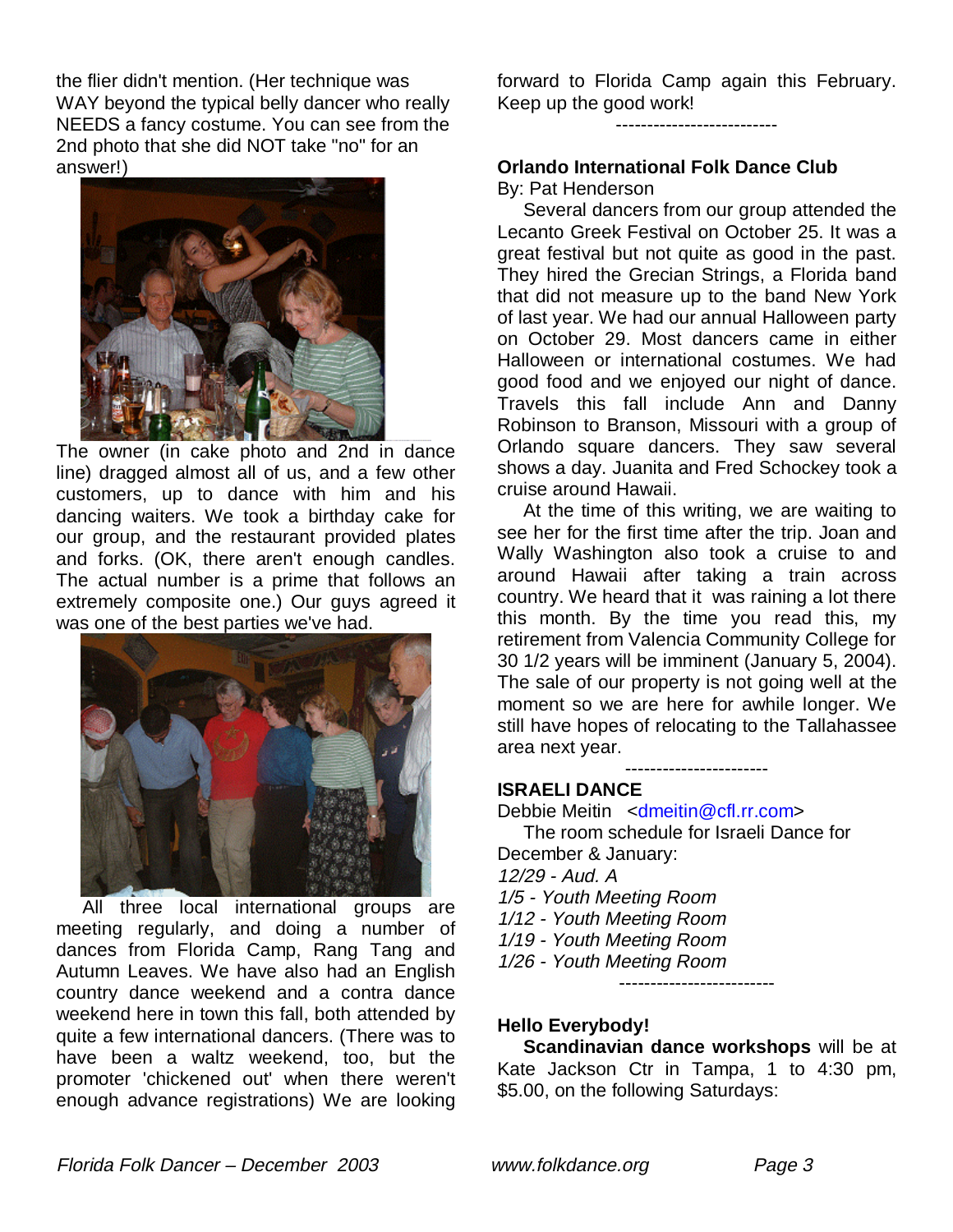Future workshops MAY be scheduled for Apr 24 and May 1, and for May 29 and June 5 in 2004. Wednesday evening class will continue January 7, 2004. HAPPY DANCING & HAPPY HOLIDAYS too! Judith and Ernesto **SCANDINAVIAN TURNING DANCE WORKSHOP SERIES**

#### **SIMPLY SWEDISH**

JANUARY 31 2004 1:00 TO 4:30 PM \$5.00 KATE JACKSON RECREATION CENTER 821 SOUTH ROME, TAMPA FL Phone: 813 259-1704 Register by email: judithbaizan@juno.com or by phone 813 254-03359

## **HAVE FUN WITH SCANDINAVIAN TURNING DANCES**

WEDNESDAYS 7:00 TO 10:00 PM \$ 3.00 KATE JACKSON RECREATION CENTER 821 SOUTH ROME, TAMPA PHONE 259-1704 7:00 - 8:00 pm Basics 8:00 - 10:00 pm Program & Requests Information: email: judithbaizan@juno.com or by phone 813-254-3359

#### **FOCUS ON NORWAY**

TWO WORKSHOPS FEBRUARY 28 AND MARCH 6 2004 1:00 TO 4:30 PM \$5.00 each KATE JACKSON RECREATION CENTER 821 SOUTH ROME TAMPA FL Phone: 813 259-1704. Register by email: judithbaizan@juno.com or by phone 813 254-3359

-----------------------------

# **The Grand Haven Bag Mystery**

By: Pat Henderson

 When Bobby and I were leaving Fall Fling in Melbourne, someone put a canvas bag in our hands and said "Give this to Eva." There were some baby diapers and a small shirt in the bag that has "Grand Haven Village Center" embroidered on it. Eva Gaber had brought her two little ones that day so of course, the bag belonged to Eva. The next Monday, we took the

bag to Israeli dance to Eva. We were very surprised when she said that it was not hers. So, if anyone is looking for the above bag, please let me know. Contact me at: 407-275- 6247 or henderp@bellsouth.net. Let's solve this mystery!

## **A Note From Amar**

I'm so thankful to all of you for all of your good wishes, thoughts, moral support, and prayers.

-------------------------

 I am recovering on a daily basis; however, my hearing and eyesight have been significantly affected due to surgery and the doctors have indicated that it could take a month or two to recover the hearing and up to three months or more to recover my eyesight. This is common among brain tumor folks; my eye prescription may totally change.

 I start radiation in a week or two concurrently with chemo therapy and we'll definitely be here until the end of January. After that nobody knows - one day at a time!

 I miss you all. I want to wish you the best for the holidays - Christmas and the New Year, and I hope to get back to gradual normalcy starting sometime in March.

 Meanwhile, I really appreciate all the medical/technical expertise provided by my brothers and their wives. All the help and emotional support that I am getting from them and Janice cannot be matched.

> Amar -----------------------------

## **Thanks for a Great Fall Fling**

 All of us in South Brevard want to thank everyone who came and made this year's Fall Fling another great event. About thirty-five people came to enjoy a day of request dancing. About fifteen stayed for breakfast and more dancing Sunday morning. It seems amazing that even with all the dances Bobby and I have available, there were still a couple of requests we couldn't fill. But only a couple, and I don't think anyone went away disappointed. John Daly

-----------------------------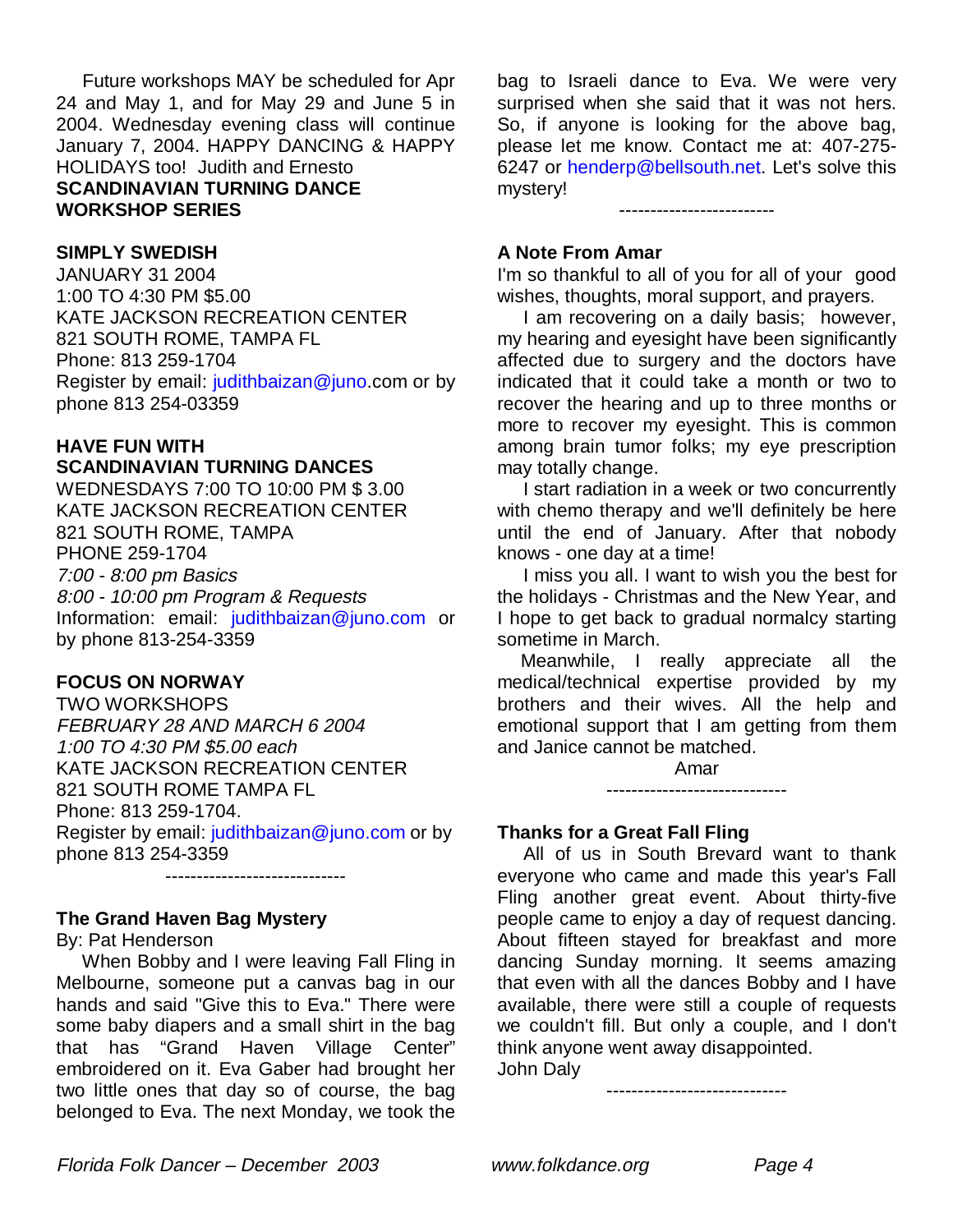## **Scandinavian Dance Workshops in Tampa**

 A highlight of the fall season, at least for me, was the series of four Scandinavian dance workshops hosted by Judith Baizan in Tampa. Most International Dancers seem to think that Scandinavian dances begin and end with the Swedish Hambo. Some may include Schottisches and even Roros Pols. Judith was there to show us that there's a great deal more variety, even if one focuses only on the turning couple dances. Yes, fast turning dances are part of the excitement. But Judith showed us dances at a variety of tempos and dance forms.

 If the program is offered again next year, I would urge anyone who enjoys dancing to come and join us. The workshops are held at the Kate Jackson Center, which is easy to reach from out of town. More to the point, the facility has fantastic wood floors. And for those who worry about there being too many women to hold couple dances, each of these workshops had more men than women. There is a wealth of fun to be had with dances from the Scandinavian countries. And they just get easier the more one learns about them. I'm pleased to say I learned a great deal, got a bit more style into my muscle memory, and just generally had a grand time.

John Daly -----------------------------

## **Check your listing in Places to Dance**

 I've been updating the Places to Dance on the web page (www.folkdance.org), but there are many groups I haven't heard from in a long time, and I'm not even sure all are still meeting. And are there any groups meeting in North Palm Beach, Palm Beach Gardens, Juno or Jupiter? I got an inquiry about dancing in this area and had nothing to offer. So please get your information together and send it to me at jdaly@palmnet.net Please put FFDC in the subject as it helps me weed the information from the spam. Thanks,

John Daly

## **SOUTHERN CALIFORNIA SKANDIA FESTIVAL 2003**

Judith F Baizan <judithbaizan@juno.com>

 In this, its 17th year, it almost didn't happen! Cedar Glen Camp, on the outskirts of Julian, CA, long time venue for the event, was so threatened by last month's wildfires that the firefighters told the camp management there was no way they could save the buildings. Then that evening a heavy wet fog rolled in unexpectedly and kept the fire back! Was that a miracle or what!

 Those of us in California and around the country who had registered for the camp and had been anxiously watching headlines and TV screens hoping for news, were simply given an "all clear," and we only learned how close the camp had come to disaster once we were there.

 Otherwise, everything was more or less as in other years: excellent dance instructors from Sweden speaking perfect English, three wonderful Swedish fiddlers taking turns teaching and playing for dancing, and one expert homegrown fiddler for evening Norwegian springars. The dance floor is superb, cabins are comfortable, meals are tasty, and partners are accomplished. At snack time we are presented with veggies accompanied by a basket of selected gourmet cookies lovingly baked by California dancers.

 Campers check in late on Thursday, Thanksgiving Day, and usually there is some spontaneous fiddling and dancing for a couple of hours. Officially the event begins on Friday with all day classes, the same on Saturday, and dance parties both evenings. After Sunday morning review the weekend officially ends with lunch. For information about next year's event contact Ted Martin at tedmart@juno.com; 714 893-8888.

Judith Baizan -------------------------------

## **Whose Job Is It?**

Submitted by George A. Fogg

 This is a story about four people named Everybody, Somebody, Anybody and Nobody. There was an important job to be done and Everybody was asked to do it. Everybody was sure Somebody would do it. Anybody could have done it, but Nobody did it. Somebody got angry about that, because it was Everybody's

-----------------------------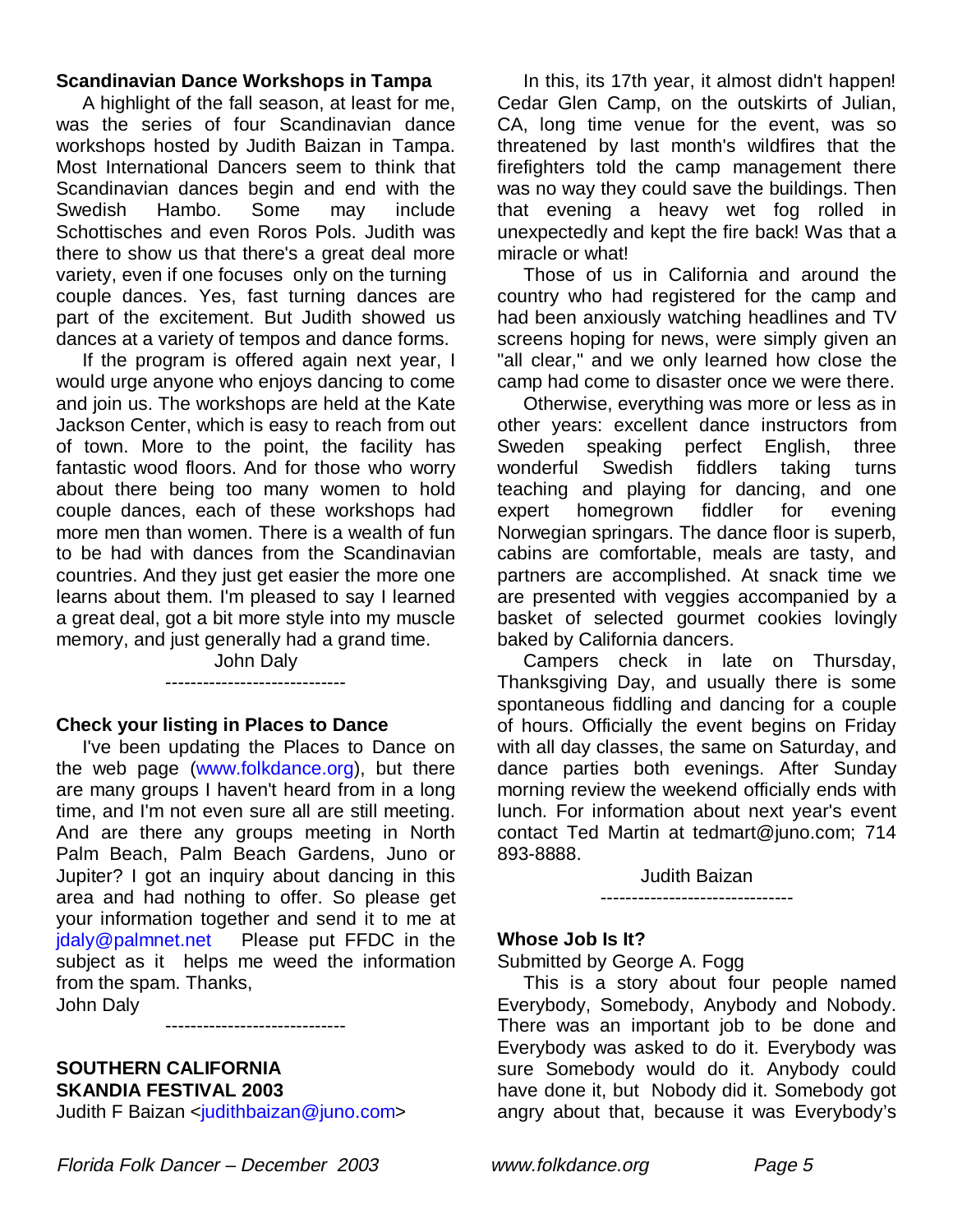job. Everybody thought Anybody could do it, but Nobody realized that Everybody wouldn't do it. It ended up that Everybody blamed Somebody when Nobody did what Anybody could have done.

-------------------------

#### **YOU ARE INVITED TO A RETIREMENT/BIRTHDAY PARTY FOR PAT HENDERSON**



Celebrating 55 years of life and 30 ½ years as a librarian for Valencia Community College **When**: January 24, 2004, Saturday 2pm Dancing, 6pm Dinner, 7:30pm Dancing & Partying **Where**: 9859 Berry Dease Road, Orlando Please: No presents - only your presence desired **RSVP** by January 21, 2004, to 407-275-6247 or henderp@bellsouth.net \*Accommodations available overnight if needed

--------------------------------

## **TANTALIZING TAMPA**

 That's so bad, maybe I should just pick a title like the rest of you and keep the same one every month. We are hardly tantalizing! So! Thought Dan forgot us there for awhile on the last issue - but glad he's back! Random thoughts: We've canceled Fri nites a couple of times, the contra group keeps having something we feel we MUST be at on Friday nights, and sure enough, Kathy Anderson will be here this Friday, so there we go again. But when we dance, we dance! Our Israeli group met at my house one night when the rec center was closed, my new room worked pretty well. Loved seeing everyone at the Fall Fling. Thank heaven we have these activities to keep in touch with friends as well as a nice sized group to dance with.

 This month I'm hoping to get to Orlando's holiday party. Andi K and Ursula continue to go to Sarasota every Wednesday to dance with their group, so they keep up with that group. Andy P continues to become a swing maven, hitting many workshops here and there and everywhere. Bill S also goes to a lot of them. Maria Pasetti had her  $80<sup>th</sup>$  birthday and is still dancing! Congratulations to her on her really really big one! Her kids helped her celebrate. There was a very nice article about her in the newspaper. I'm performing with the St. Pete Israeli dancers this weekend and also maybe on New Year's Eve - for the First Night. Guess I don't lead much of a life if I'm available for that! Well, it should be fun! A couple of us are going to Miami for Machol Miami, some full, some part time, so I will have had my share of Israeli workshops this year. Did I write last month that Hagigah in Wisconsin was great! As was my High School reunion in Illinois. A couple of old friends that I loved seeing, a couple of new dances that I loved learning! Judith is in CA doing some more Scan. She had a big workshop two weekends ago when the contra weekend called Appetiser (pre T-giving) was on, and she had 20 people! It was a very nice workshop - Melbourne and Jax were even present! Looking forward to our camp now. By the way, I think the floor idea has died. I tried and tried, but it became less and less feasible. We'll discuss it at camp....bye for now. Also, on your registration form, note the T-shirt colors are NOT the same as last year (blue, purple, olive), we forgot to change that item. If you already chose one of last year's, change it to charcoal, bright pink or bright yellow; let J.P. know. Those of you who let me know, I sent on to her. Thanks everyone for your continued patience! An interesting design this year - one hand reaching for another – looks good - Annie's idea! Continued prayers to Amar and Jan.

Happy Holidays. Terry